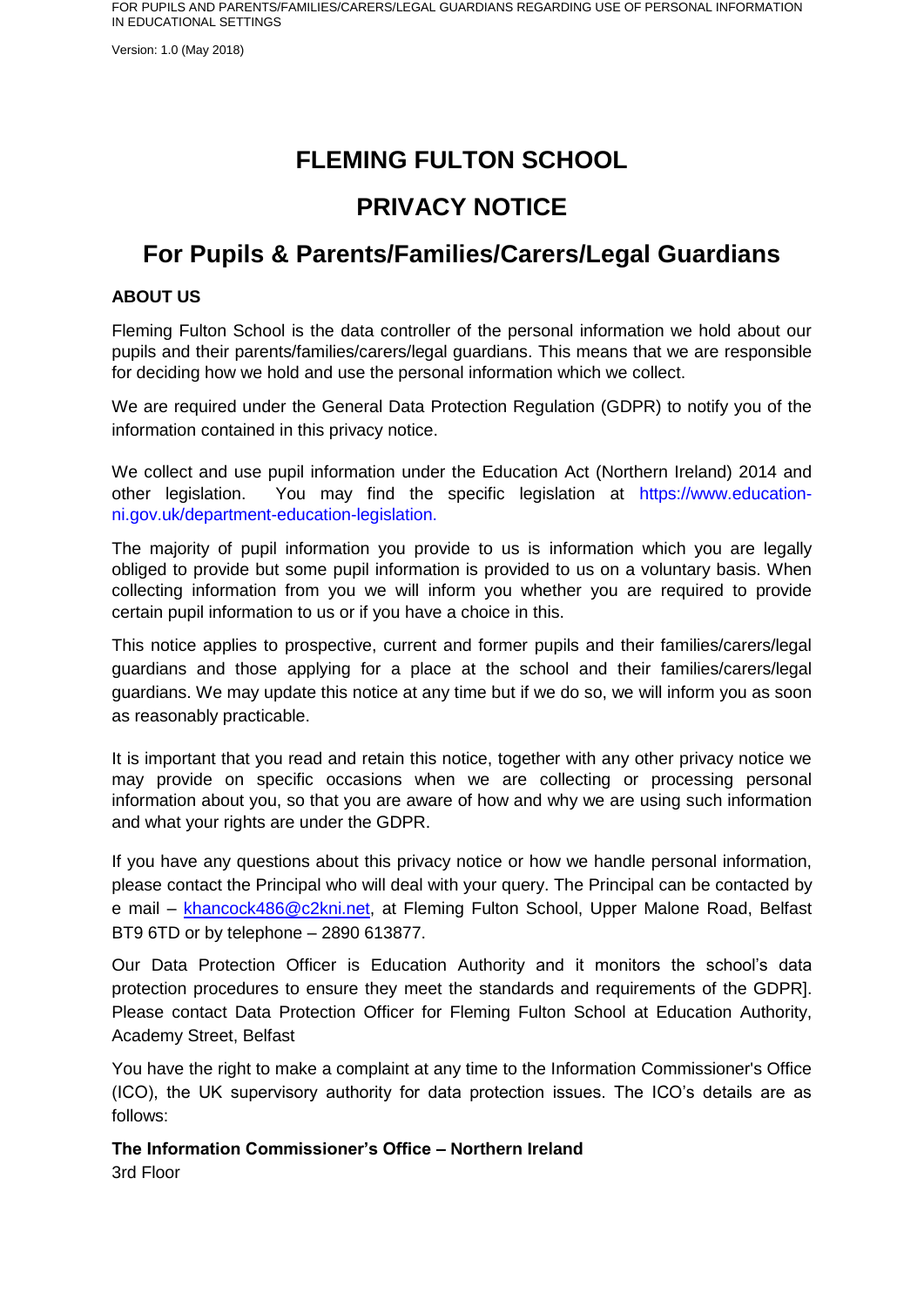Version: 1.0 (May 2018)

14 Cromac Place, Belfast BT7 2JB

Telephone: 028 9027 8757 / 0303 123 1114 Email: ni@ico.org.uk

## **HOW DO WE COLLECT AND HOLD PERSONAL INFORMATION?**

We collect some personal information about our pupils and their families/carers/legal guardians during a pupil's application process to the school.

We will sometimes collect additional information from third parties such as the Education Authority, Department of Education, examination board or previous school attended by a pupil.

We mainly collect personal information about our pupils and their families/carers/legal guardians throughout the course of the pupil's time at the school, for instance when completing educational visit consent forms, from statutory curriculum assessments and throughout our relationship with a pupil when we are exercising our legal obligations as a public educational body and during our pastoral care.

# **WHAT PERSONAL INFORMATION DO WE COLLECT, STORE AND USE ABOUT OUR PUPILS?**

Personal information is information that identifies you and relates to you. We will collect, store and use the following categories of personal information about our pupils:

- Personal information (such as name, age, date of birth, photographs and unique pupil number)
- Contact information (such as address, emergency contact information and telephone number)
- Attendance information (such as sessions attended, number of absences and absence reasons)
- Assessment information (such as statutory assessment process, Internal and External Examinations, post-16 qualifications and standardised tests provided by commercial companies)
- CCTV footage captured in school and other information obtained through electronic means
- Non-sensitive characteristic data (such as free school meal eligibility)
- Special categories of data (such as ethnicity, language, country of birth, nationality, information regarding health, special educational needs, allergies and disability).

# **WHAT PERSONAL INFORMATION DO WE COLLECT, STORE AND USE ABOUT OUR PUPILS'/ PARENTS/FAMILIES/CARERS/LEGAL GUARDIANS?**

We will collect, store and use the following categories of personal information about our pupils'/parents/families/carers/legal guardians:

Personal information (such as name, age, date of birth and photographs)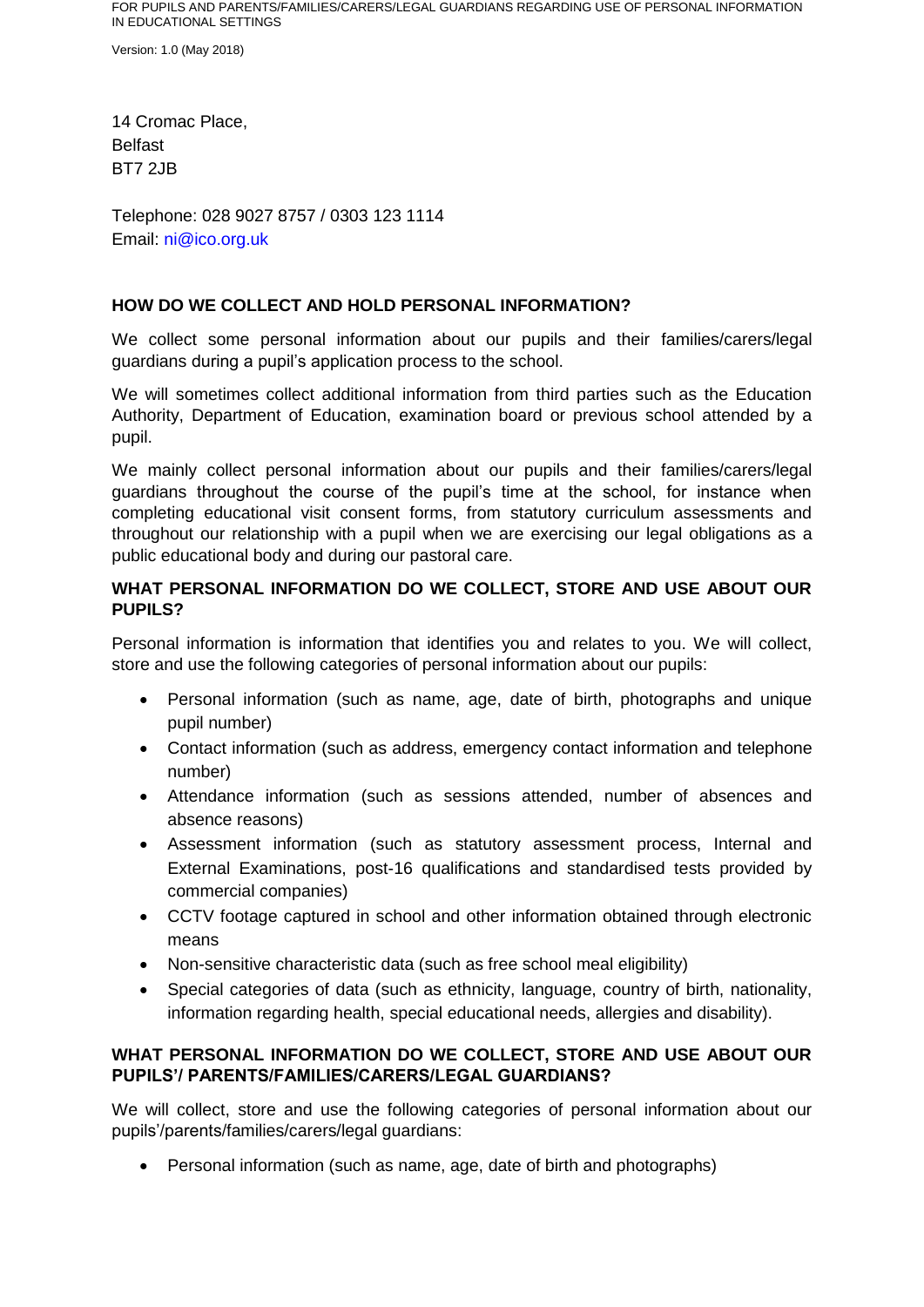Version: 1.0 (May 2018)

- Contact information (such as address and telephone number)
- Financial information (such as bank account details and payment history)
- CCTV footage captured in school and other information obtained through electronic means

# **WHY DO WE COLLECT, STORE AND USE THIS INFORMATION?**

We will only use personal information when the law allows us to. Most commonly, we will use personal information relating to our pupils and their parents/families/carers/legal guardians where we need to comply with our legal obligations and where it is needed in the public interest for us to exercise our authority as a public educational body.

In some cases we may use personal information where it is necessary for our legitimate interests (or those of a third party) and your interests and fundamental rights do not override those interests. For example, the school has a legitimate interest in providing pupils with an education, safeguarding and promoting pupil welfare, facilitating the efficient operation of the school.

We may also use your personal information, less frequently to protect a pupil's or their family's interests (or someone else's interests). For example, when investigating a complaint made by another pupil.

We keep personal information electronically on the School's information management systems, the School's IT network, or manually in indexed filing systems.

Situations in which we will use personal data, including special category data, include:

#### **Teaching & Learning**

**Statutory Returns**

For example:

- o to monitor and report on pupil progress
- o to provide appropriate pastoral care
- **Safeguarding & Child Protection**

For example:

- o to safeguard pupils
- $\circ$  to manage a pupil's absence

For example:

- $\circ$  to comply with health and safety obligations
- $\circ$  to comply with the law regarding data sharing
- **Access to Systems**

For example:

For example:

**Business Continuity** 

For example:

- o to monitor equal opportunities
- 
- 

**Security**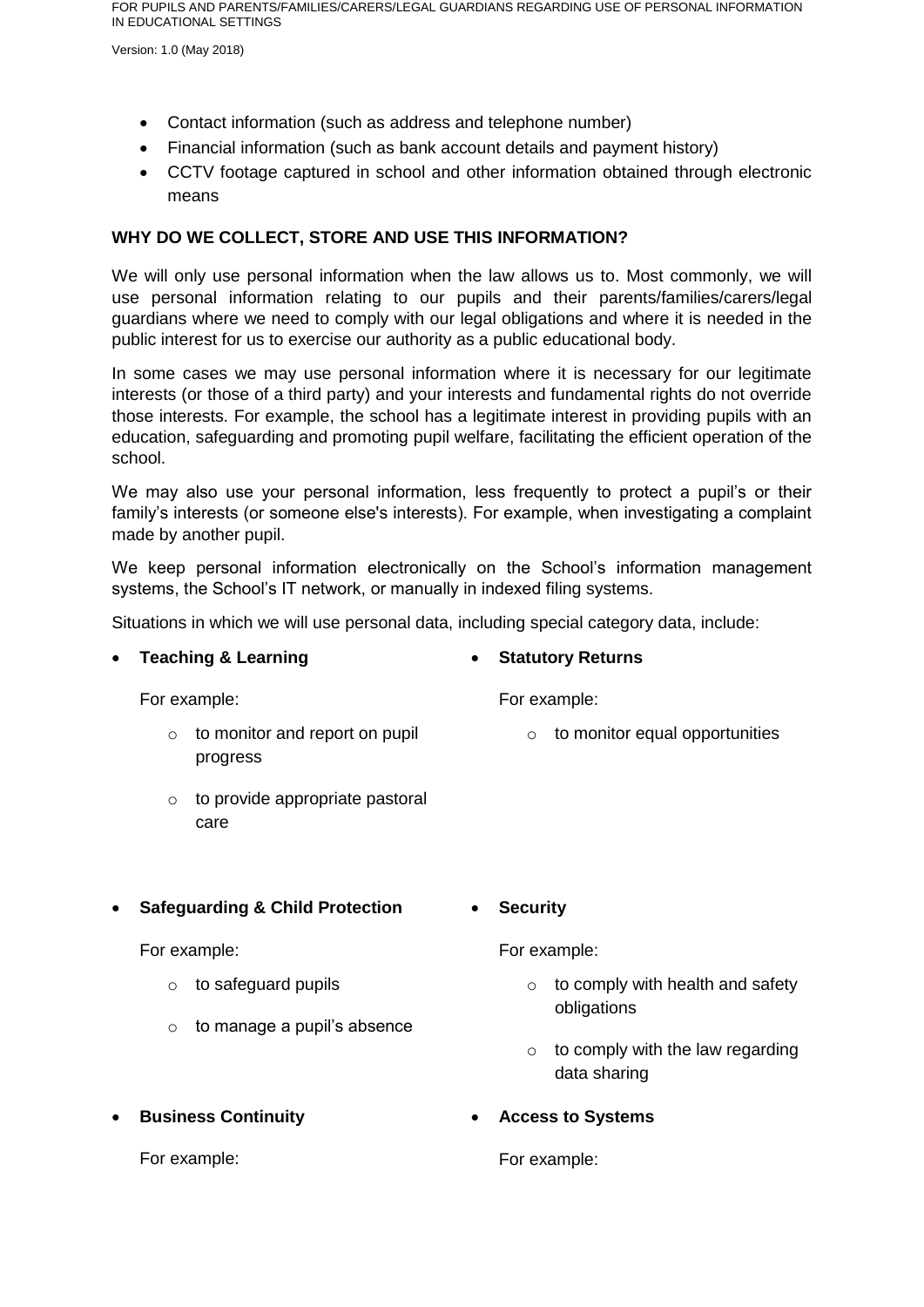Version: 1.0 (May 2018)

- o to assess the quality of our services
- o to support pupil learning

#### **Communications**

For example:

o to foster links between the school and the local community, including fundraising events

#### **CONSENT**

Whilst the majority of the personal data provided to the school is required for us to comply with our legal obligations, some of that information is provided on a voluntary basis through parental consent (namely, a parent's/carer's/legal guardian's express agreement). A pupil aged 13 or over is considered capable of giving consent themselves and will not require express agreement from a parent/carer/legal guardian.

If we ask for your consent to use personal information, you can take back this consent at any time. Please contact Mrs M Neill in the school office if you would like to withdraw any consent you have given.

Please be aware that we do not need to obtain parental consent if personal data is to be processed for the purposes of obtaining counselling services for the child.

### **HOW LONG IS DATA STORED FOR?**

We will only keep personal information for as long as necessary to fulfil the purposes we collected it (for example, to educate and look after pupils) and including for the purposes of satisfying any legal, accounting, or reporting requirements.

We do not store personal data forever; we only hold pupil and family data for as long as we are legally able to do so. However, sometimes we will keep personal information for historical reasons (e.g. year group or sports team photographs) but you will always have a right to ask for it to be destroyed.

This is a link to the Department of Education Document Retention and Disposal Policy which can be found at [https://www.education-ni.gov.uk/publications/disposal-records-schedule.](https://www.education-ni.gov.uk/publications/disposal-records-schedule)This will give you more information about how long we keep personal information.

In determining the appropriate retention period for personal information, we consider the amount, nature, and sensitivity of the personal data, the potential risk of harm from unauthorised use or disclosure of your personal data, the purposes for which we process your personal data and whether we can achieve those purposes through other means, and the applicable legal requirements.

In some circumstances we may anonymise your personal information so that it can no longer be associated with you, in which case we may use such information without further notice to you.

## **DATA SECURITY**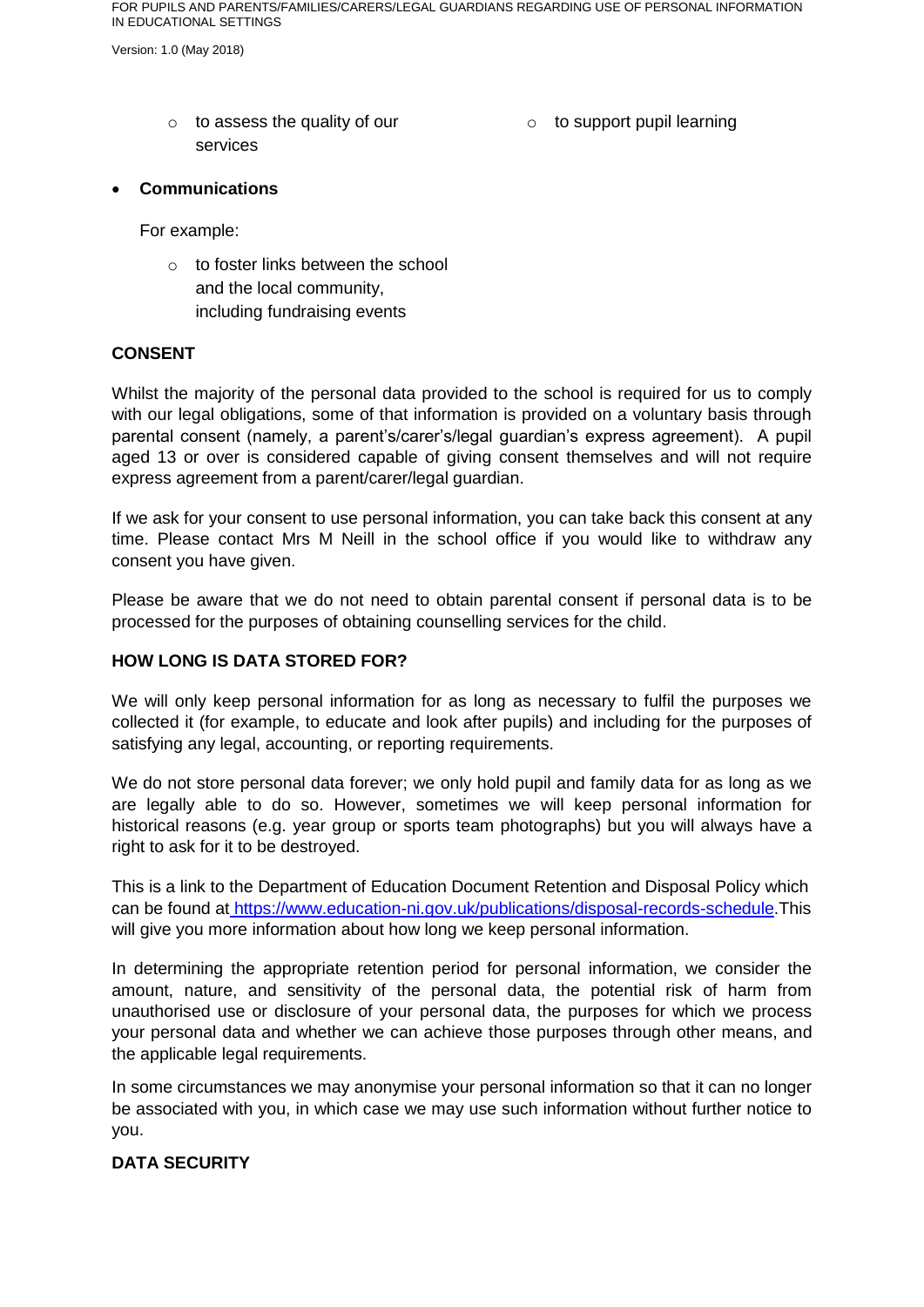Version: 1.0 (May 2018)

We have put in place appropriate security measures to prevent personal information from being accidentally lost, used or accessed in an unauthorised way, altered or disclosed. In addition, we limit access to your personal information to those employees, agents, contractors and other third parties who have a need to know. They will only process personal information on our instructions and they are subject to a duty of confidentiality.

We have put in place procedures to deal with any suspected data security breach and will notify you and any applicable regulator (currently the Information Commissioner's Office) of a suspected breach where we are legally required to do so.

#### **WHO WE SHARE PUPIL INFORMATION WITH**

We may have to share pupil and their family's data with third parties, including third-party service providers and other bodies such as:

- the new school/s that the pupil attends after leaving us
- the Department of Education
- the Education Authority for Northern Ireland
- Examination Boards e.g. CCEA, OCR, AQA, WJEC
- Exceptional Circumstances Body
- Department of Health and Health & Social Care Trusts
- PSNI
- School Management Information System
- Data Systems such as e.g. Parentmail
- Commercial standardised test providers.

#### **Why we share pupil information**

We do not share information about our pupils with anyone without consent unless the law and our policies allow us to do so. We only permit access to personal data for specified purpose and in accordance with our instructions.

We are required to share pupils' data with the Department of Education and/or the Education Authority on a statutory basis. This data sharing underpins school funding and educational attainment policy and monitoring. We also share information with the NHS or a pupil's destination upon leaving school.

#### **Pupils aged 13+:**

Once our pupils reach the age of 13, we also pass pupil information to our local authority and / or provider of youth support services as they have responsibilities in relation to the education or training of 13-19 year olds.

This enables them to provide services as follows:

- vouth support services
- careers advisers
- Transition Services e.g. Cedar Foundation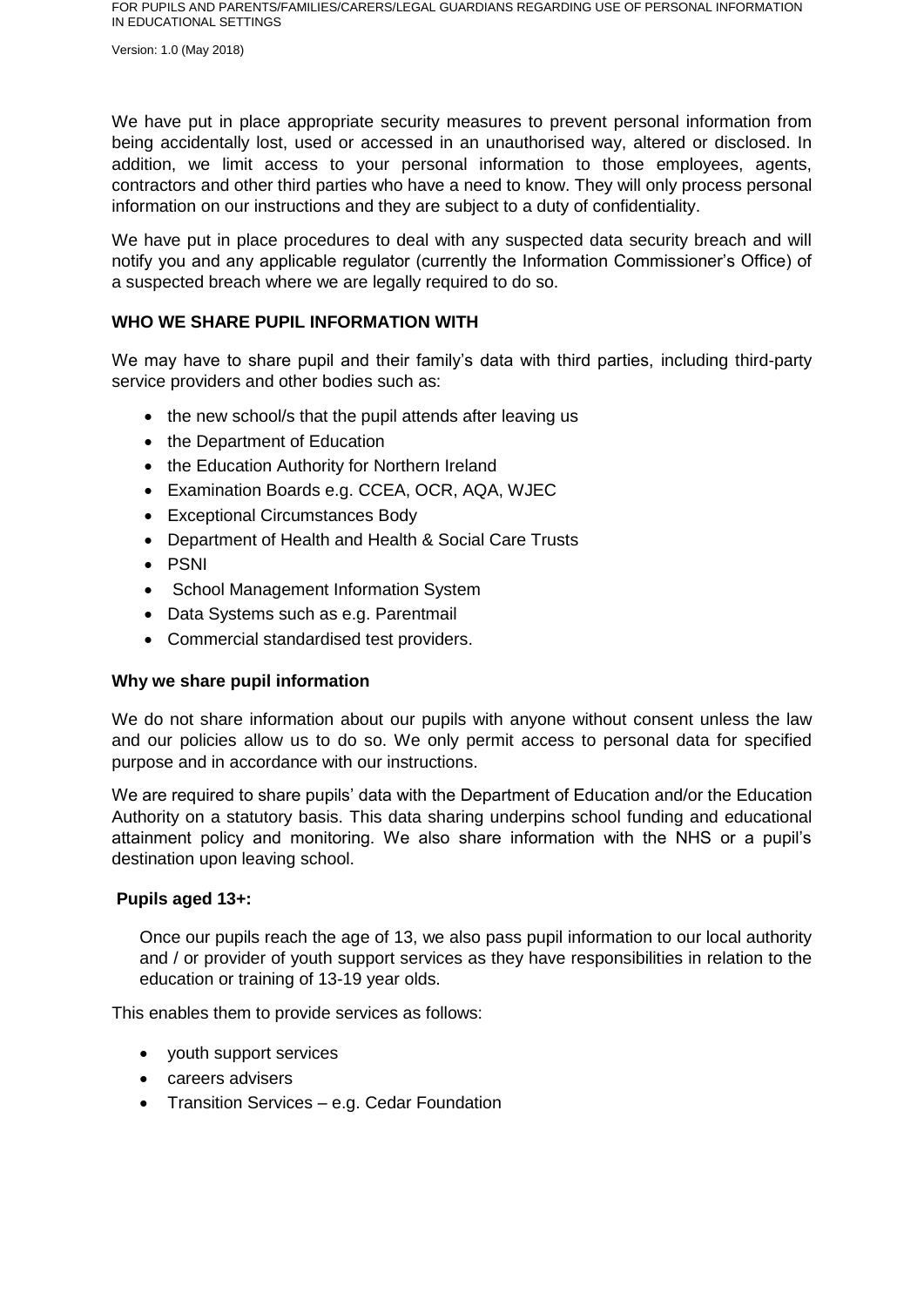Version: 1.0 (May 2018)

A parent, carer or guardian can request that **only** their child's name, address and date of birth is passed to their local authority or provider of youth support services by informing us. This right is transferred to the child / pupil once he/she reaches the age 16.

### **Pupils aged 16+:**

We will also share certain information about pupils aged 16+ with Department of Education and/or provider of youth support services as they have responsibilities in relation to the education or training of 13-19 year olds.

This enables them to provide services as follows:

- post-16 education and training providers
- youth support services
- careers advisers.
- Transition Services e.g. Cedar Foundation

## **Schools Census**

The Department of Education has a legal right to ask for particular information under the Education and Libraries (NI) Order 2003 and is referred to as the "School Census". This information includes information on pupil characteristics such as date of birth, gender, ethnicity, religion, free school meal entitlement and special educational needs status. A number of statistical releases are made available through the Department of Education website covering data on enrolments, participation rates, pupil teacher ratios, school leavers, attendance and school performance

## **TRANSFERRING DATA OUTSIDE THE EU**

We will not transfer the personal information we collect about you to any country outside the EU without telling you in advance that we intend to do so and what steps we have taken to ensure adequate protection for your personal information in those circumstances.

## **YOUR RIGHTS OF ACCESS, CORRECTION, ERASURE AND RESTRICTION**

Under GDPR, pupils/parents/families and carers have the right to request access to information about them that we hold. To make a request for your personal information, or be given access to your child's educational record, contact the Principal

We may need to request specific information from you to help us confirm your identity and ensure your right to access the information (or to exercise any of your other rights). This is another appropriate security measure to ensure that personal information is not disclosed to any person who has no right to receive it.

Under certain circumstances, by law a parent/carer/legal guardian or a child over the age of 13 has the right to:

 **Request access** to personal information (commonly known as a "data subject access request"). This enables you to receive a copy of the personal information we hold about you and your child and to check that we are lawfully processing it. You will not have to pay a fee to access your personal information (or to exercise any of the other rights). However, we may charge a reasonable fee if your request for